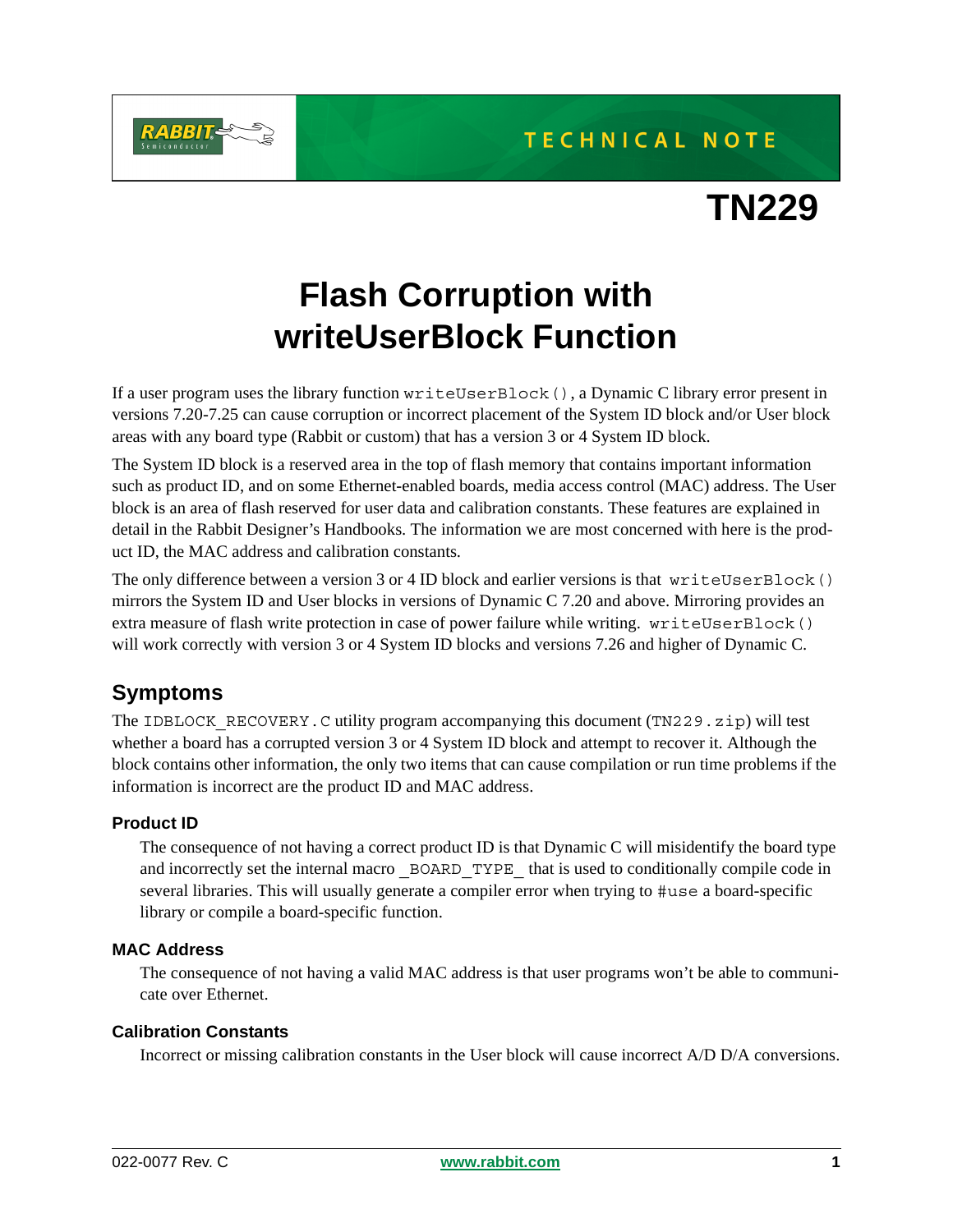# **Affected Products**

Any board with a version 3 or 4 ID Block installed may experience problems due to the library error described above; a board's ID Block version can be checked with the IDBLOCK\_REPORT.C utility program accompanying this document. In particular, boards with types included in the following list were shipped with a version 4 ID Block prior to the introduction of Dynamic C version 7.26.

- BL20x0
- BL21x0 (may also have corrupted or mislocated calibration constants)
- OP67x0 (MAC address is not a problem because it is in EEPROM, not flash)
- OP68x0
- RCM20x0
- RCM21x0
- RCM30x0
- RCM31x0
- SR91x0 CPU board
- TCP/IP Development Board (MAC address is not a problem because it is in EEPROM, not flash)

*Note: x refers to any digit.*

#### **Trivial Case: RCM20x0**

None of the information in the RCM20x0's System ID block is required for correct operation because there is no MAC address and no board-specific library or code for this product. However, if your compiler version is older than 7.02C and it is not a Premier version of Dynamic C, you will see a compiler error if a correct product ID is not present because the product ID will default to 0x100 (JackRabbit/BL1810 board) and JackRabbit specific libraries will try to #use JackRabbit libraries that weren't included in all Dynamic C versions until 7.02. This is easily fixed by commenting out the #use statements in default.h for the BL1800 libraries. If you upgrade Dynamic C, this will not be an issue.

# **Resolution**

Libraries correcting the error in writeUserBlock() were introduced and released in Dynamic C version 7.26. Libraries correcting the writeUserBlock() error for versions 7.20, 7.21, and 7.25 accompany this document in a zip file. You should replace the libraries in your Dynamic C version with the like-named libraries for that version. If you have already run a program that uses writeUserBlock() with version 7.20, 7.21, or 7.25, and are experiencing any of the described symptoms, you will need to run the diagnostic repair utility and/or write ID block utilities described below to recover or replace the system ID block information as applicable. If your board is a BL21xx type with calibration constants and the diagnostic/repair utility reports that it was unable to find or recover valid calibration constants, you must recalibrate your analog I/O using sample programs or send it back to Rabbit for recalibration.

If a product has an intact MAC address, or the MAC address is in EEPROM, then Ethernet will still work correctly. A simple library change will set the \_BOARD\_TYPE\_ macro correctly if the product ID is corrupted: #undef \_BOARD\_TYPE\_ and #define it to the desired value in \LIB\DEFAULT.H. However, this change will have to be propagated if you upgrade Dynamic C. A more permanent fix is to change the system ID block.